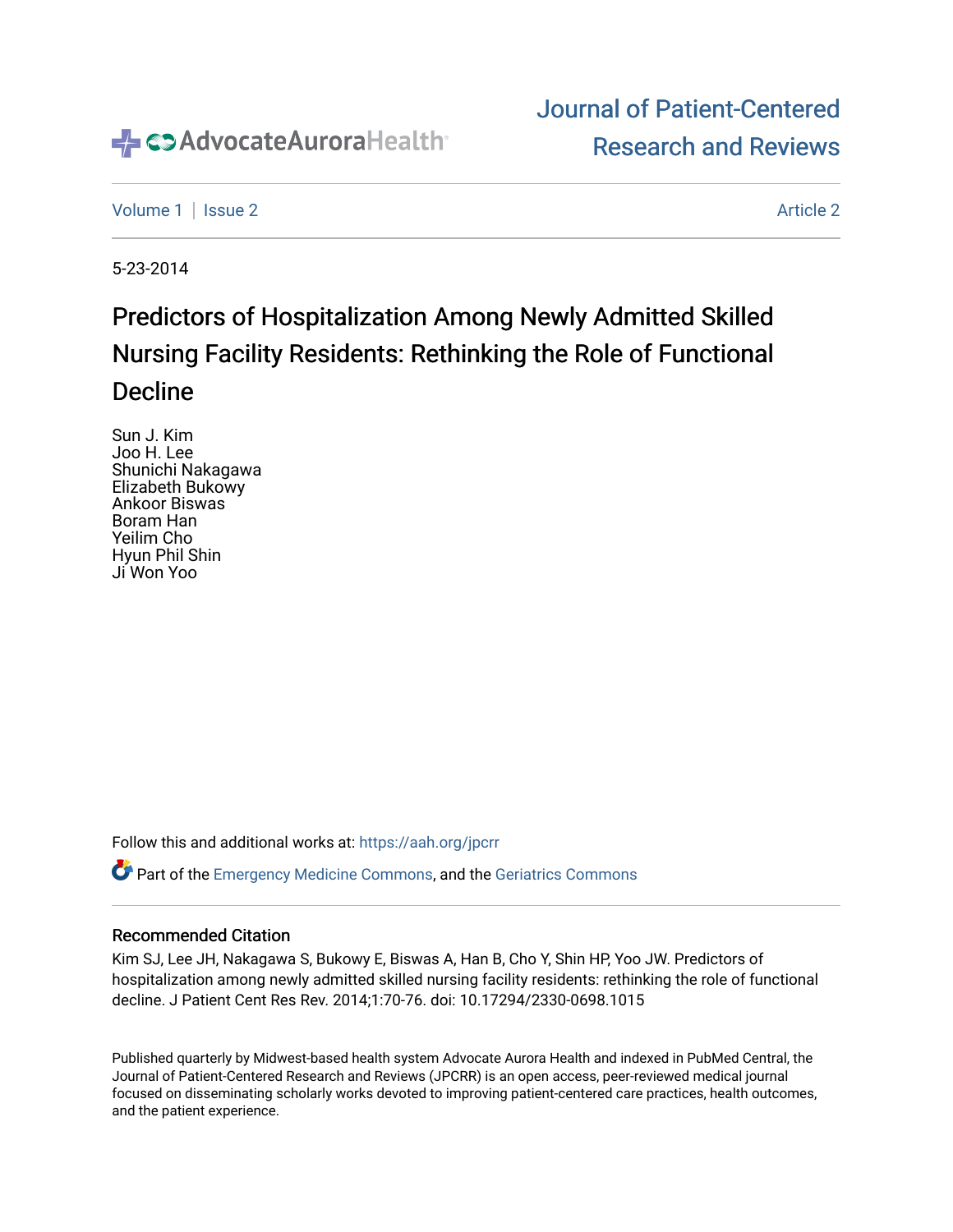## Predictors of Hospitalization Among Newly Admitted Skilled Nursing Facility Residents: Rethinking the Role of Functional Decline

Sun J. Kim, MHSA,1,2 Joo H. Lee, MA,<sup>3</sup> Shunichi Nakagawa, MD,<sup>4</sup> Elizabeth Bukowy, BS,<sup>5</sup> Ankoor Biswas, MD,<sup>6</sup> Boram Han, MD,<sup>7</sup> Yeilim Cho, MD,<sup>8</sup> Hyun Phil Shin, MD, PhD,<sup>9</sup> Ji Won Yoo, MD, MS<sup>10,11</sup>

 *Department of Public Health, Yonsei University College of Medicine, Seoul, South Korea Institute of Health Services Research, Yonsei University College of Medicine, Seoul, South Korea Department of Media and Communication, Hanyang University College of Social Sciences, Seoul, South Korea Department of Medicine, Columbia University College of Physicians and Surgeons, New York, NY Chicago College of Osteopathic Medicine, Midwestern University, Downers Grove, IL Department of Internal Medicine, Aurora Health Care, Milwaukee, WI Department of Internal Medicine, Kosin University College of Medicine, Busan, South Korea Department of Family Medicine, University of Minnesota School of Medicine, Minneapolis, MN Department of Internal Medicine, Kyung Hee University College of Medicine, Seoul, South Korea 10Center for Senior Health and Longevity, Aurora Health Care, Milwaukee, WI 11Department of Medicine, University of Wisconsin School of Medicine and Public Health, Madison, WI*

## **Abstract**

**Purpose:** Hospital transfer from a skilled nursing facility (SNF) is costly, and many are potentially preventable. This study examines: 1) whether functional decline is a predictor of hospital transfer, and 2) the magnitude of relationships between predictors (functional impairment and chronic medical illness) and hospital transfer from SNFs.

**Methods:** We used Minimum Data Set (MDS) Version 2.0 in the state of Michigan between 2007 and 2009. In total, 196,662 new SNF admissions were observed. Multilevel generalized estimating equations and regression models were performed for each functional and clinical domain while adjusting for demographic variables and change in activities of daily living (ADL).

**Results:** 65% of recently admitted SNF residents experienced functional decline after SNF admission, and 58% were readmitted to a hospital. Residents who needed extensive assistance or were completely dependent in their functional domains had pressure ulcers, deteriorated mood or lower cognitive performance scale scores. These residents experienced higher chances of hospital transfer. However, a deteriorated ADL played a significant role in all multivariate models, indicating that a decline in ADL is a stronger predictor of hospital transfer than other functional or clinical predictors. **Conclusion:** Although all functional impairments and chronic medical illness can be associated with hospital transfer,

Correspondence: Ji Won Yoo, MD, MS 1020 N. 12th Street, Suite 301, Milwaukee, WI 53233, Phone: 414-219-5916, Fax: 414-219-7632, Email: ji.yoo@aurora.org

functional decline may be the most important predictor of hospital transfer in patients newly admitted to an SNF. (*J Patient-Centered Res Rev.* 2014;1:70-76.)

## **Keywords**

hospitalization, Medicare, physical activity, skilled nursing facility

## **Introduction**

Medicare spending on post-acute care is defined as payments for short-term care after a hospitalization. Such care is typically provided at skilled nursing facilities (SNFs), and the cost has more than doubled over the past 10 years.<sup>1</sup> SNF services comprise an increasing share of Medicare spending and accounted for \$33 billion in 2011.<sup>2</sup> Hospital admission from an SNF is costly. Hospital stay and cost was, on average, 6.0 days and \$9,200 for SNF residents compared to 4.9 days and \$7,900 for community-dwelling elderly patients.2 Reports show that one-fourth of SNF residents will return to the hospital within 30 days,<sup>3</sup> with an estimated cost of \$14.3 billion in 2011.<sup>4</sup> That financial burden is then compounded by the added expenditure of transferring residents from SNF to the hospital. In total, 40% of hospital transfers from SNFs may be either unnecessary or avoidable, meaning that the resident could have been cared for safely at a lower level of care and at lower cost.<sup>5</sup> Approximately onefourth of hospital admissions from SNFs were found to be attributable to ambulatory care-sensitive conditions, which were associated with potentially avoidable hospitalizations.<sup>6</sup> Several interventions have been suggested to achieve a reduction in hospital admissions from SNFs.7,8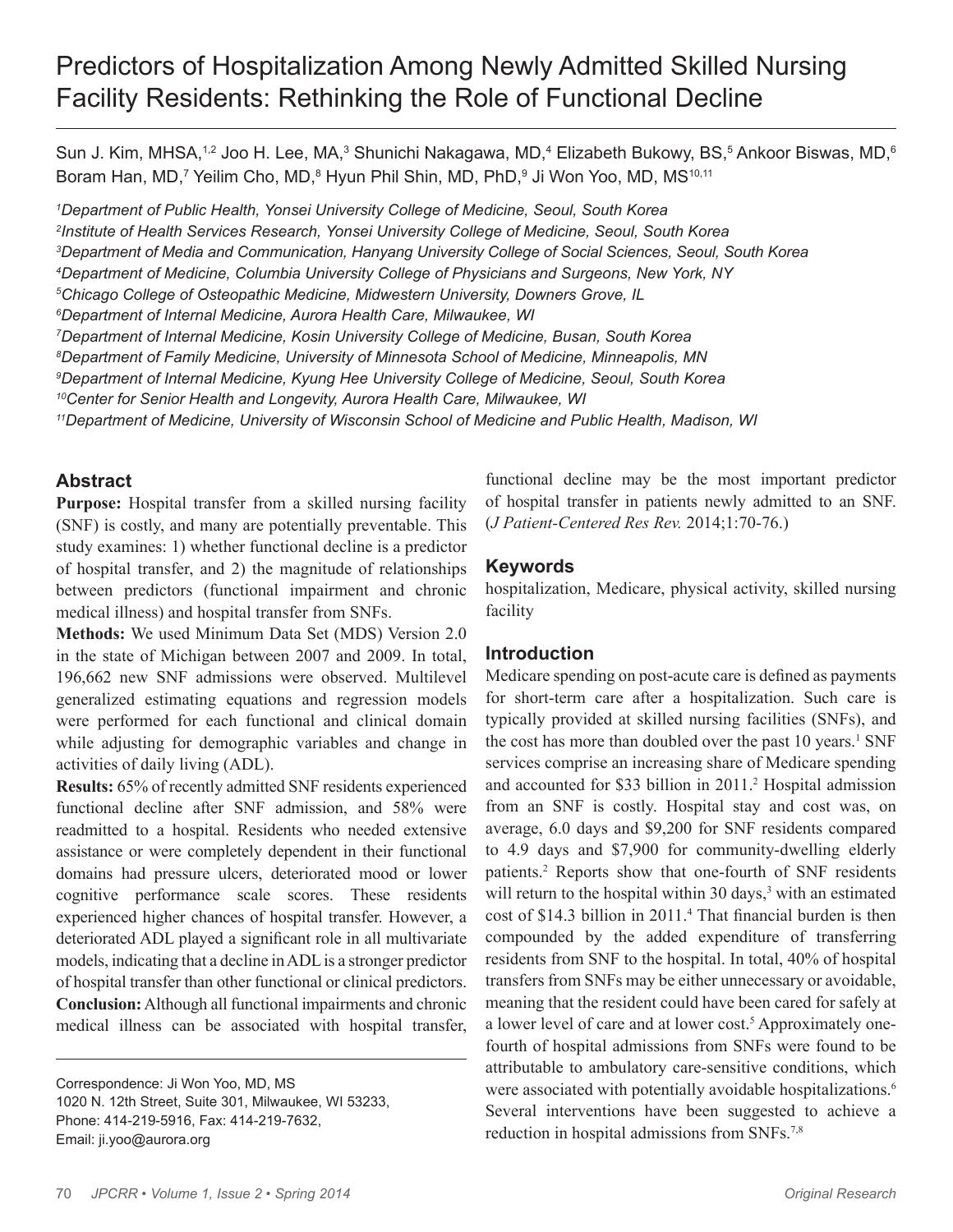It is clear that a reduction in hospital admissions from SNFs would relieve the financial burden on public resources.<sup>9</sup> To achieve this goal, it is vital to understand who is vulnerable to hospital admissions from SNFs. Studies have reported that decisions regarding such hospital admissions vary by the specific characteristics of the SNF. In a short-stay SNF, acute illness is known to be a factor in the decision to transfer to a hospital, $10,11$  but, in a long-term care facility, chronic illness (physical impairment, pressure ulcer or cognitive impairment) and primary diagnosis during SNF admission are found to be decisive factors.12 This poses a dilemma in predicting hospital transfers from a short-stay SNF, because it is difficult to foresee who is more vulnerable to hospital admission until acute illness actually happens.

Functional decline during or after hospitalization occurs in at least one-third of community-dwelling elderly regardless of the type of acute illness.13 Reasons for functional decline in older adults are often explained through the concept of "hazards of hospitalization."<sup>14</sup> Hospitalization, combined with the aging process, accelerates functional decline through hospital-associated adverse outcomes, such as enforced immobilization, deprived sensorium and malnutrition.<sup>15</sup> Previous studies found that functional recovery after hospitalization is more closely associated with the severity of functional impairment than other chronic clinical predictors.16-18 Thus, hospitalization has been regarded as an intervening predictor of functional recovery or as a core contributor to functional impairment.<sup>18,19</sup>

However, the reasons behind hospital transfer from SNFs, except for acute illness, are largely unknown. To improve our understanding of hospital transfer among newly admitted SNF residents, our goal in this study was to determine the relationships between predictors (functional impairment and chronic medical illness) and hospital transfer. We hypothesized that hospital admission among newly admitted SNF residents would be less common in the absence of functional impairment. The magnitude of the relationship between predictors and hospital transfer is also compared.

## **Methods**

#### *Study Data and Design*

We used Minimum Data Set (MDS) Version 2.0 in the state of Michigan between 2007 and 2009. The MDS, part of the federally mandated process for clinical assessment of all residents in Medicare- or Medicaid-certified SNFs, is a process that provides a comprehensive assessment of each nursing facility resident's functional capabilities. MDS assessment forms are completed for all residents in certified SNFs, regardless of source of payment, and are required for residents on admission to the nursing facility. Electronic MDS information from SNFs is compiled into state databases, which are then captured into the national MDS database at Centers for Medicare & Medicaid Services.

Among the 1,539,972 observations that were available during the period, we selected residents who held Medicare Part A, were newly admitted to SNFs and had completed an admission assessment. This population had an average length of SNF stay of 4 weeks. After excluding 10,956 observations because of incomplete data, 196,662 of 207,618 (94.7%) observations were used for the analysis (Figure 1). As each SNF admission was treated separately, this represented 149,143 individual patients.



Hospitalization during SNF stay was considered as the dependent variable. Each new hospitalization of a particular patient was considered an independent case. With little known about the role of functional decline in hospital transfer, we elected to conduct an exploratory study of some potential indicators of functional decline and their effects on the likelihood of hospital transfer. Independent variables therefore included the following: 1) functional domains (transfers, dressing, eating and change in activities of daily living [ADL]); and 2) clinical domains (pressure ulcers, change in mood and cognition). Change in ADL was categorized by either "decline" or "no change or improved" in the last 90 days. Change in ADL was directly reported by the SNF resident. This variable was specifically explored because dynamic ADL status was previously reported as a predictor of nursing home placement and death of older adults.20 Pressure ulcers included any type or severity. Change in mood was categorized into either "deteriorated" or "no change or improved" within 90 days. Cognition was divided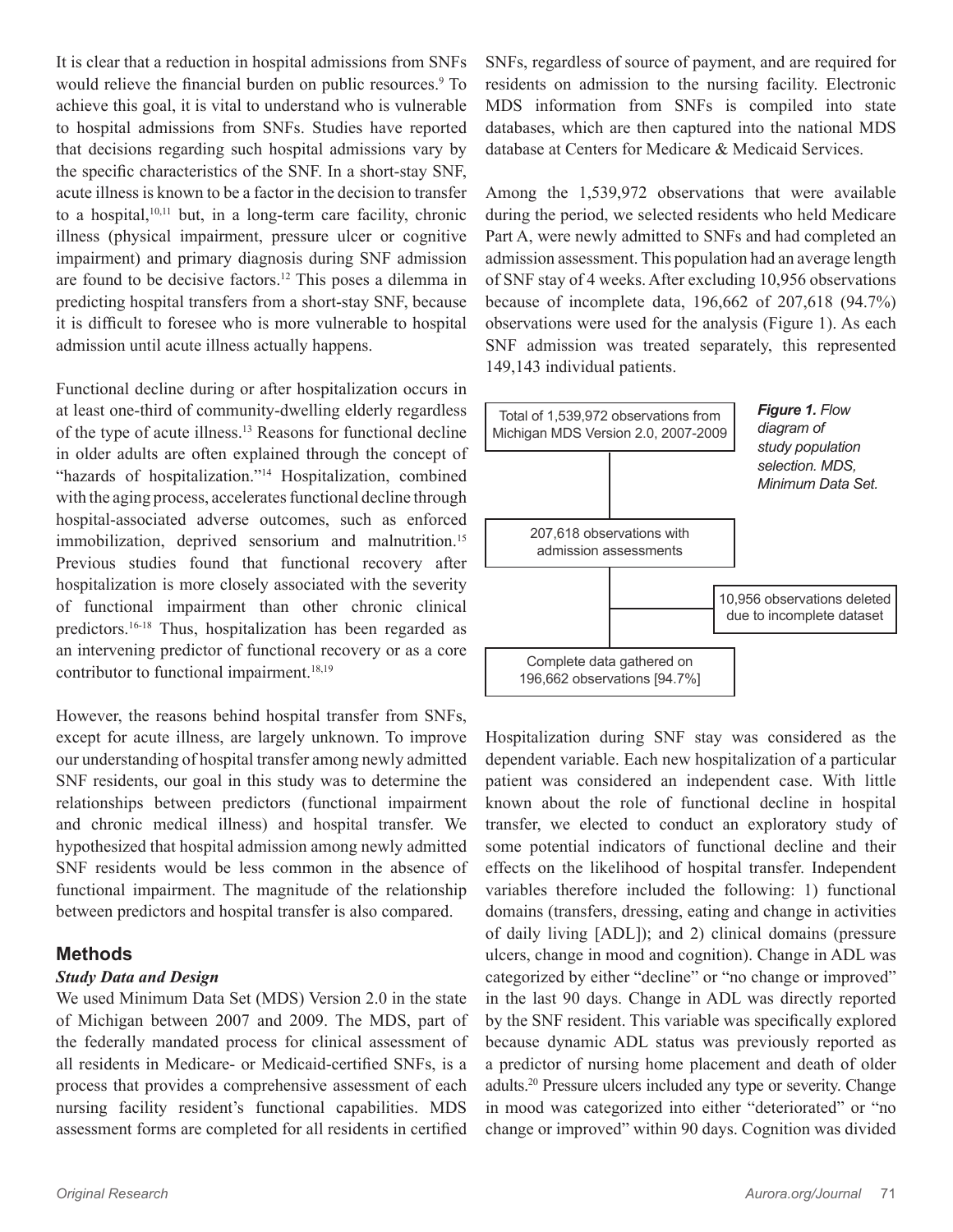into either "mild or no dementia" (cognitive performance scale [CPS] score 0-3) or "moderate or severe dementia" (CPS score 4-6). Among preliminarily selected clinical domains, there was significant multicollinearity (defined as variance inflation factor  $\geq$ 10) between: 1) pressure ulcers and bladder incontinence, 2) change in mood and weight loss, and 3) cognition and fall. We selected pressure ulcers, change in mood and cognition for our analysis. In order to investigate the pure effect of geriatric syndromes, we did not select common acute illnesses of hospital admission such as urinary tract infection or congestive heart failure. MDS data was not linked to hospital data. The Institutional Review Board of Michigan Institute for Clinical and Health Research approved this study.

#### *Statistical Analysis*

We used Pearson's chi-square test of independence to separately examine the level of association between each resident characteristic in the functional and clinical domains and the binary outcome of hospitalization. We also examined the effects of resident characteristics on hospitalization through the development of generalized estimating equation (GEE) models. With many small clusters, i.e. SNFs, included in our study, the use of GEE models allowed for greater efficiency in estimation of regression parameters while accounting for correlated responses from patients within clusters.21 For each domain, we developed a global model

of hospitalization that included all possible explanatory variables from within the domain. We also developed multiple submodels of hospitalization, each of which included a single functional or clinical domain variable and several resident demographic variables to control for the effects of age, race, education level and gender. In all models, the logit link was used to model the log of the odds, and an unstructured working correlation matrix was used to estimate within-cluster similarity of residuals. The best models and, hence, the best functional and clinical domain predictors of hospitalization were determined using the quasilikelihood-under-the-independence-model criterion (QIC) statistic to compare submodels with their respective global model. In both full and reduced models, resident demographic variables were included to control for the effects of age, race, education level and gender. We used SAS Version 9.3 (SAS Institute Inc., Cary, NC) unstructured covariance matrix for all calculations and analyses.

## **Results**

Table 1 shows the characteristics of Michigan SNF residents during 2007-2009. In total, 53.5% (105,247/196,662) of new SNF admissions resulted in subsequent admission to the hospital and, in 22.5% of cases, individuals were admitted two or more times. Residents age >65 years, female, white and those with a college-level education accounted for most of the SNF utilization as well as hospitalizations.

| Table 1. Characteristics of study participants |  |
|------------------------------------------------|--|
|------------------------------------------------|--|

|                                | <b>Total</b> |               | <b>Hospitalization</b> |               | No hospitalization |       |          |
|--------------------------------|--------------|---------------|------------------------|---------------|--------------------|-------|----------|
|                                | N            | $\frac{0}{0}$ | N                      | $\frac{0}{0}$ | N                  | $\%$  | P-value  |
| <b>Total MDS observations</b>  | 196,662      | 100%          | 105,247                | 53.5%         | 91,415             | 46.5% | < 0.0001 |
| Year                           |              |               |                        |               |                    |       |          |
| 2007                           | 63,207       | 32.1%         | 34,149                 | 32.4%         | 29,058             | 31.8% | < 0.0001 |
| 2008                           | 66,700       | 33.9%         | 35,225                 | 33.5%         | 31,475             | 34.4% |          |
| 2009                           | 66,755       | 33.9%         | 35,873                 | 34.1%         | 30,882             | 33.8% |          |
| Age                            |              |               |                        |               |                    |       |          |
| < 50                           | 5,234        | 2.7%          | 3,392                  | 3.2%          | 1,842              | 2.0%  | < 0.0001 |
| 50-64                          | 20,456       | 10.4%         | 12,816                 | 12.2%         | 7,640              | 8.4%  |          |
| $\geq 65$                      | 170,972      | 86.9%         | 89,039                 | 84.6%         | 81,933             | 89.6% |          |
| Sex                            |              |               |                        |               |                    |       |          |
| Male                           | 68,378       | 34.8%         | 37,666                 | 35.8%         | 30,712             | 33.6% | < 0.0001 |
| Female                         | 128,284      | 65.2%         | 67,581                 | 64.2%         | 60,703             | 66.4% |          |
| Race                           |              |               |                        |               |                    |       |          |
| American Indian/Alaskan Native | 420          | 0.2%          | 229                    | 0.2%          | 191                | 0.2%  | < 0.0001 |
| Asian/Pacific Islander         | 562          | 0.3%          | 317                    | 0.3%          | 245                | 0.3%  |          |
| <b>Black</b>                   | 26,341       | 13.4%         | 12,955                 | 12.3%         | 13,386             | 14.6% |          |
| Hispanic                       | 1,790        | $0.9\%$       | 868                    | 0.8%          | 922                | 1.0%  |          |
| White                          | 167,549      | 85.2%         | 90,878                 | 86.3%         | 76.671             | 83.9% |          |
| Education                      |              |               |                        |               |                    |       |          |
| No schooling                   | 18,894       | 9.6%          | 10,784                 | 10.2%         | 8,110              | 8.9%  | < 0.0001 |
| Up to high school              | 33,558       | 17.1%         | 18,851                 | 17.9%         | 14,707             | 16.1% |          |
| Some college                   | 143,012      | 72.7%         | 75,030                 | 71.3%         | 67,982             | 74.4% |          |
| More than bachelor's           | 1,198        | 0.6%          | 582                    | 0.6%          | 616                | 0.7%  |          |

*Note: Total number of residents was 149,143 [hospitalization (85,861, 57.6%), no hospitalization (63,282, 42.4%)]. Since unit of analysis is patient's each Minimum Data Set (MDS) observation in this study, univariate analysis was presented as each patient's MDS observations.*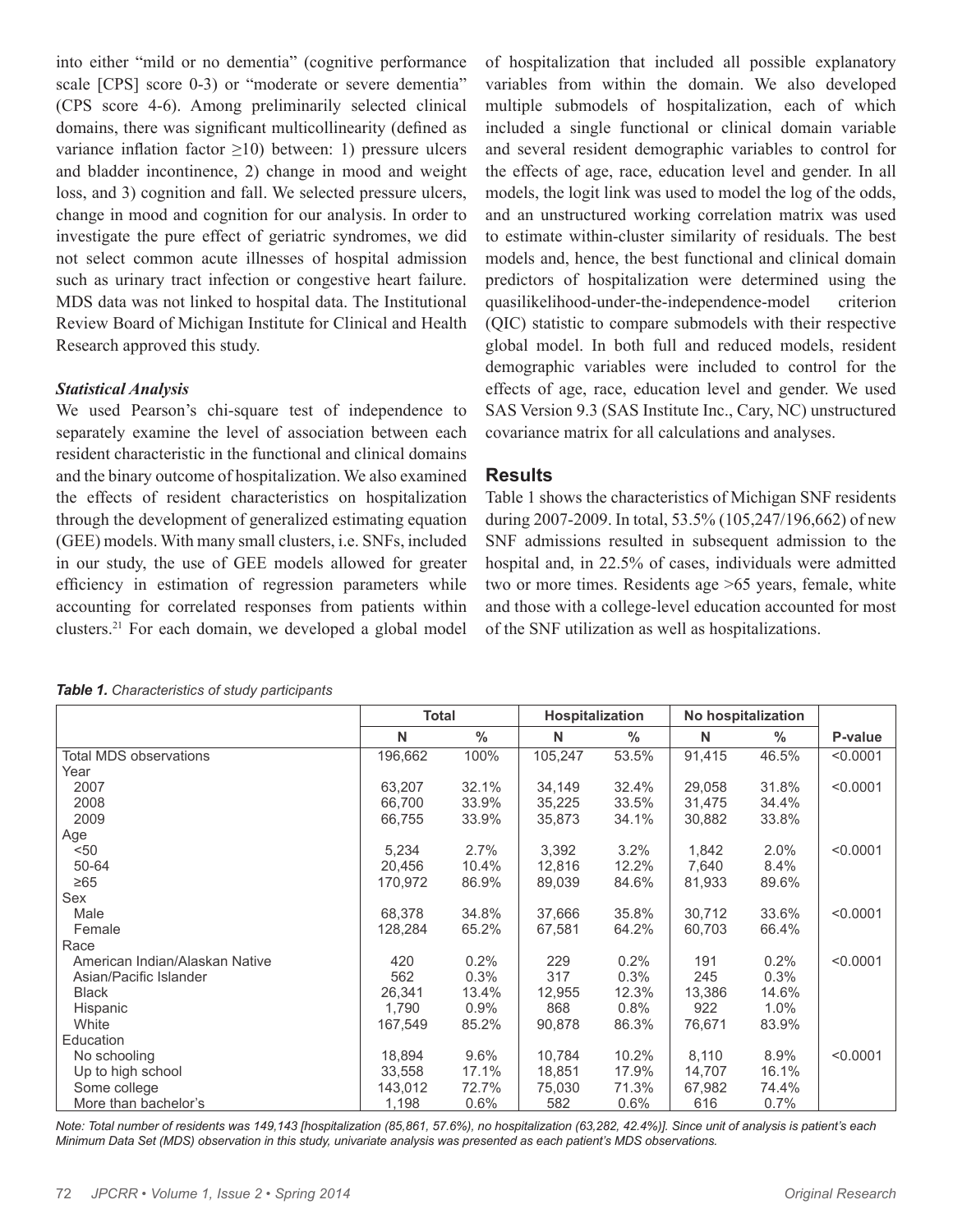#### *Table 2. Bivariate analysis of functional and clinical domains*

|                                             | <b>Total</b> |               | <b>Hospitalization</b> |               | No hospitalization |               |          |
|---------------------------------------------|--------------|---------------|------------------------|---------------|--------------------|---------------|----------|
|                                             | N            | $\frac{0}{0}$ | N                      | $\frac{0}{0}$ | N                  | $\frac{0}{0}$ | P-value  |
| Transfer self-performance                   |              |               |                        |               |                    |               |          |
| Independent, Supervision, Limited Assistant | 71,930       | 36.6%         | 32,516                 | 30.9%         | 39,414             | 43.1%         | < 0.0001 |
| Extensive Assistant, Total Dependent        | 124,732      | 63.4%         | 72,731                 | 69.1%         | 52,001             | 56.9%         |          |
| Dressing self-performance                   |              |               |                        |               |                    |               |          |
| Independent, Supervision, Limited Assistant | 59.679       | 30.3%         | 27,710                 | 26.3%         | 31,969             | 35.0%         | < 0.0001 |
| Extensive Assistant, Total Dependent        | 136,983      | 69.7%         | 77,537                 | 73.7%         | 59,446             | 65.0%         |          |
| Eating self-performance                     |              |               |                        |               |                    |               |          |
| Independent, Supervision, Limited Assistant | 170,243      | 86.6%         | 90,114                 | 85.6%         | 80,129             | 87.7%         | < 0.0001 |
| Extensive Assistant, Total Dependent        | 26,419       | 13.4%         | 15,133                 | 14.4%         | 11,286             | 12.3%         |          |
| Pressure ulcers                             |              |               |                        |               |                    |               |          |
| None                                        | 160,467      | 81.6%         | 85.165                 | 80.9%         | 75,302             | 82.4%         | < 0.0001 |
| Stage 1, 2, 3, 4                            | 36,195       | 18.4%         | 20,082                 | 19.1%         | 16,113             | 17.6%         |          |
| Change in mood                              |              |               |                        |               |                    |               |          |
| Improved or no changes                      | 180,474      | 91.8%         | 95,476                 | 90.7%         | 84,998             | 93.0%         | < 0.0001 |
| Deteriorated                                | 16,188       | 8.2%          | 9,771                  | 9.3%          | 6,417              | 7.0%          |          |
| Cognition performance scale (CPS)           |              |               |                        |               |                    |               |          |
| CPS score [0-3]                             | 176,994      | 90.0%         | 96,536                 | 91.7%         | 80,458             | 88.0%         | < 0.0001 |
| CPS score [4-6]                             | 19,668       | 10.0%         | 8,711                  | 8.3%          | 10,957             | 12.0%         |          |
| Change in activities of daily living        |              |               |                        |               |                    |               |          |
| Improved or no changes                      | 69,102       | 35.1%         | 18,647                 | 17.7%         | 50,455             | 55.2%         | < 0.0001 |
| Deteriorated                                | 127,560      | 64.9%         | 86,600                 | 82.3%         | 40,960             | 44.8%         |          |

#### *Table 3. Multivariate analysis of functional domains*

|                   |                                             | <b>Estimates</b> | <b>Odds ratio</b> | P-value  |
|-------------------|---------------------------------------------|------------------|-------------------|----------|
| <b>Full model</b> | Transfer self-performance                   |                  |                   |          |
|                   | Extensive Assistant, Total Dependent        | 0.29             | 1.34              | < 0.0001 |
|                   | Independent, Supervision, Limited Assistant |                  |                   |          |
|                   | Dressing self-performance                   |                  |                   |          |
|                   | Extensive Assistant, Total Dependent        | 0.06             | 1.06              | 0.043    |
|                   | Independent, Supervision, Limited Assistant |                  |                   |          |
|                   | Eating self-performance                     |                  |                   |          |
|                   | Extensive Assistant, Total Dependent        | 0.02             | 1.02              | 0.626    |
|                   | Independent, Supervision, Limited Assistant |                  |                   |          |
|                   | Change in ADL function                      |                  |                   |          |
|                   | Deteriorated                                | 1.85             | 6.33              | < 0.0001 |
|                   | Improved or no changes                      |                  |                   |          |
| Model 1           | Transfer self-performance                   |                  |                   |          |
|                   | Extensive Assistant, Total Dependent        | 0.257            | 1.29              | < 0.0001 |
|                   | Independent, Supervision, Limited Assistant |                  |                   |          |
|                   | Change in ADL function                      |                  |                   |          |
|                   | Deteriorated                                | 1.842            | 6.31              | < 0.0001 |
|                   | Improved or no changes                      |                  |                   |          |
| <b>Model 2</b>    | Dressing self-performance                   |                  |                   |          |
|                   | Extensive Assistant, Total Dependent        | 0.140            | 1.15              | < 0.0001 |
|                   | Independent, Supervision, Limited Assistant |                  |                   |          |
|                   | Change in ADL function                      |                  |                   |          |
|                   | Deteriorated                                | 1.858            | 6.41              | < 0.0001 |
|                   | Improved or no Changes                      |                  |                   |          |
| Model 3           | Eating self-performance                     |                  |                   |          |
|                   | Extensive Assistant, Total Dependent        | 0.105            | 1.11              | 0.001    |
|                   | Independent, Supervision, Limited Assistant |                  |                   |          |
|                   | Change in ADL function                      |                  |                   |          |
|                   | Deteriorated                                | 1.878            | 6.54              | < 0.0001 |
|                   | Improved or no changes                      |                  |                   |          |

*Note: Adjusted for year, age, gender, race and education. ADL, activities of daily living.*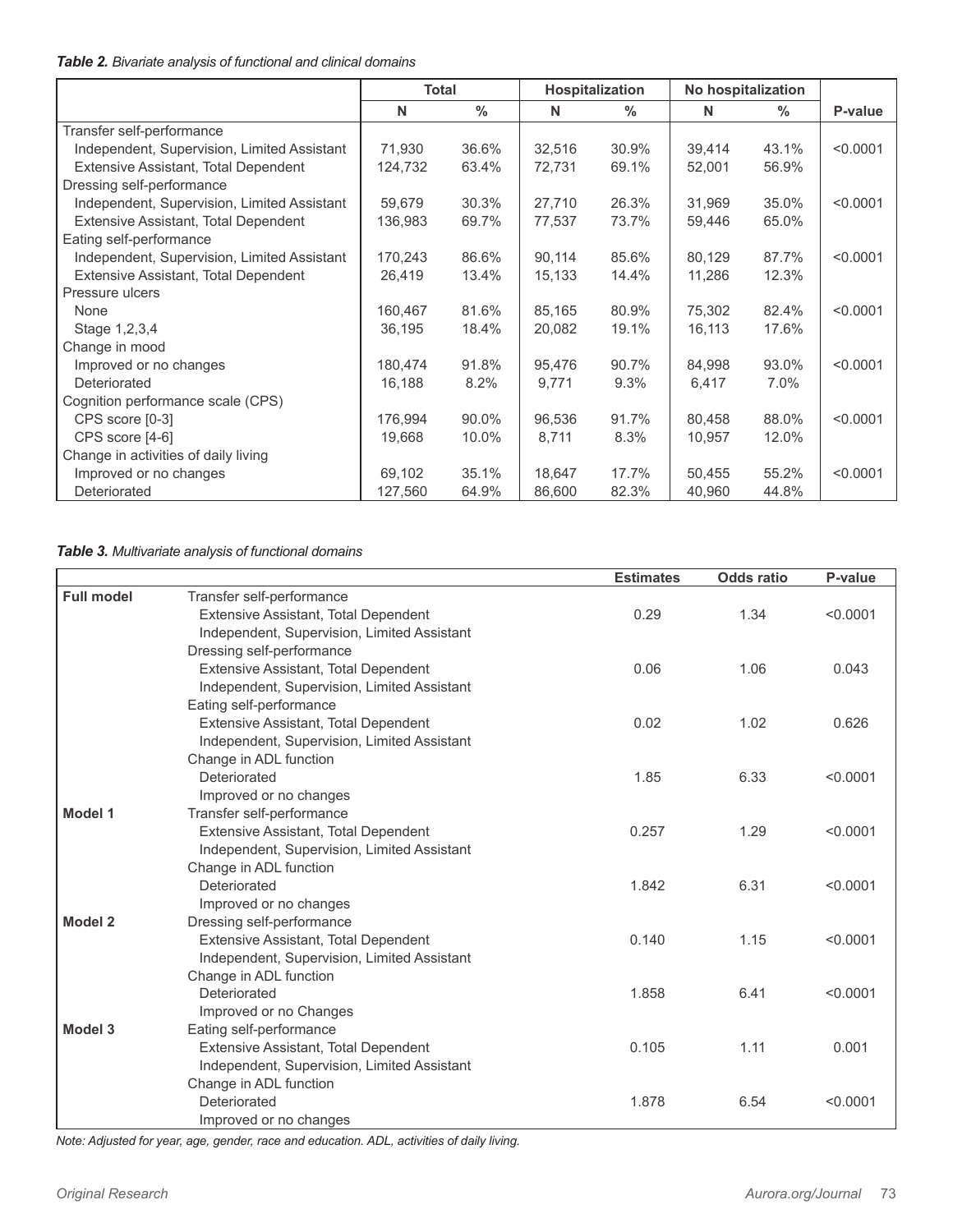Table 2 represents a bivariate analysis of the functional and clinical domains; 65% of recently admitted SNF residents experienced functional decline after hospitalization. Residents who needed extensive assistance or were completely dependent in their functional domains (transfers, dressing and eating) were more likely to be admitted to a hospital. In addition, SNF resident characteristics, such as having pressure ulcers, deteriorated mood and intact cognition or mild dementia, were associated with higher risk of hospitalization. While bivariate comparisons of all the aforementioned six items were highly statistically significant, in some cases the absolute difference was not clinically significant. This reflects the magnitude of the statistical power of this study. ADL decline (also statistically associated with hospitalization) exhibited the highest percentage risk differential. Those hospitalized following SNF admission were nearly twice as likely to have experienced deterioration of ADL as those not hospitalized.

The results of our multivariate analysis are presented in Table 3 (functional domains) and Table 4 (clinical domains). After adjusting for SNF residents' demographic features (admission year, age, gender, race and education) and change in ADL, we first examined the full model that included all variables of interest for each functional and clinical domain, then examined each functional and clinical domain. Our investigation suggested that regression estimates and adjusted odds ratios (OR) for the full model and each independent model were similar in terms of functional and clinical domain. Residents who needed extensive assistance or were completely dependent in their functional domains had higher chances of being hospitalized (OR=1.29, 1.15 and 1.11 for transfer, dressing and eating, respectively). Interestingly, ADL decline played the most significant role in all multivariate models, implying that the chances of a resident with ADL decline being hospitalized are much higher than that of other functional domain variables (OR=6.31, 6.41 and 6.54 for transfer, dressing and eating selfperformance, respectively). The results from the multivariate analysis of clinical domains also resulted in similar trends. Residents with pressure ulcers, deteriorated mood, and mild or no dementia had higher odds of hospitalization (OR=1.36, 1.11 and 1.59, respectively). As noted, however, ADL decline had a higher impact on hospitalization than did clinical domains (OR=6.53, 6.50 and 6.47 for pressure ulcers, deteriorated mood and mild or no dementia, respectively).

|                   |                                         | <b>Estimates</b> | <b>Odds ratio</b> | P-value  |
|-------------------|-----------------------------------------|------------------|-------------------|----------|
| <b>Full model</b> | Pressure ulcer                          |                  |                   |          |
|                   | Stage 1,2,3,4                           | 0.334            | 1.40              | < 0.0001 |
|                   | None                                    |                  |                   |          |
|                   | Change in mood                          |                  |                   |          |
|                   | Deteriorated                            | 0.122            | 1.13              | 0.001    |
|                   | Improved or no changes                  |                  |                   |          |
|                   | Cognition performance scale (CPS) score |                  |                   |          |
|                   | CPS score [0-3]                         | 0.495            | 1.64              | < 0.0001 |
|                   | CPS score [4-6]                         |                  |                   |          |
|                   | Change in ADL function                  |                  |                   |          |
|                   | Deteriorated                            | 1.860            | 6.42              | < 0.0001 |
|                   | Improved or no changes                  |                  |                   |          |
| Model 1           | Pressure ulcer                          |                  |                   |          |
|                   | Stage 1,2,3,4                           | 0.307            | 1.36              | < 0.0001 |
|                   | None                                    |                  |                   |          |
|                   | Change in ADL function                  |                  |                   |          |
|                   | Deteriorated                            | 1.877            | 6.53              | < 0.0001 |
|                   | Improved or no changes                  |                  |                   |          |
| <b>Model 2</b>    | Change in mood                          |                  |                   |          |
|                   | Deteriorated                            | 0.102            | 1.11              | < 0.0001 |
|                   | Improved or no changes                  |                  |                   |          |
|                   | Change in ADL function                  |                  |                   |          |
|                   | Deteriorated                            | 1.871            | 6.50              | < 0.0001 |
|                   | Improved or no changes                  |                  |                   |          |
| Model 3           | CPS score                               |                  |                   |          |
|                   | CPS score [0-3]                         | 0.465            | 1.59              | < 0.0001 |
|                   | CPS score [4-6]                         |                  |                   |          |
|                   | Change in ADL function                  | 1.867            | 6.47              | < 0.0001 |
|                   | Deteriorated                            |                  |                   |          |
|                   | Improved or no changes                  |                  |                   |          |

*Table 4. Multivariate analysis of clinical domains*

*Note: Adjusted for year, age, gender, race and education. ADL, activities of daily living.*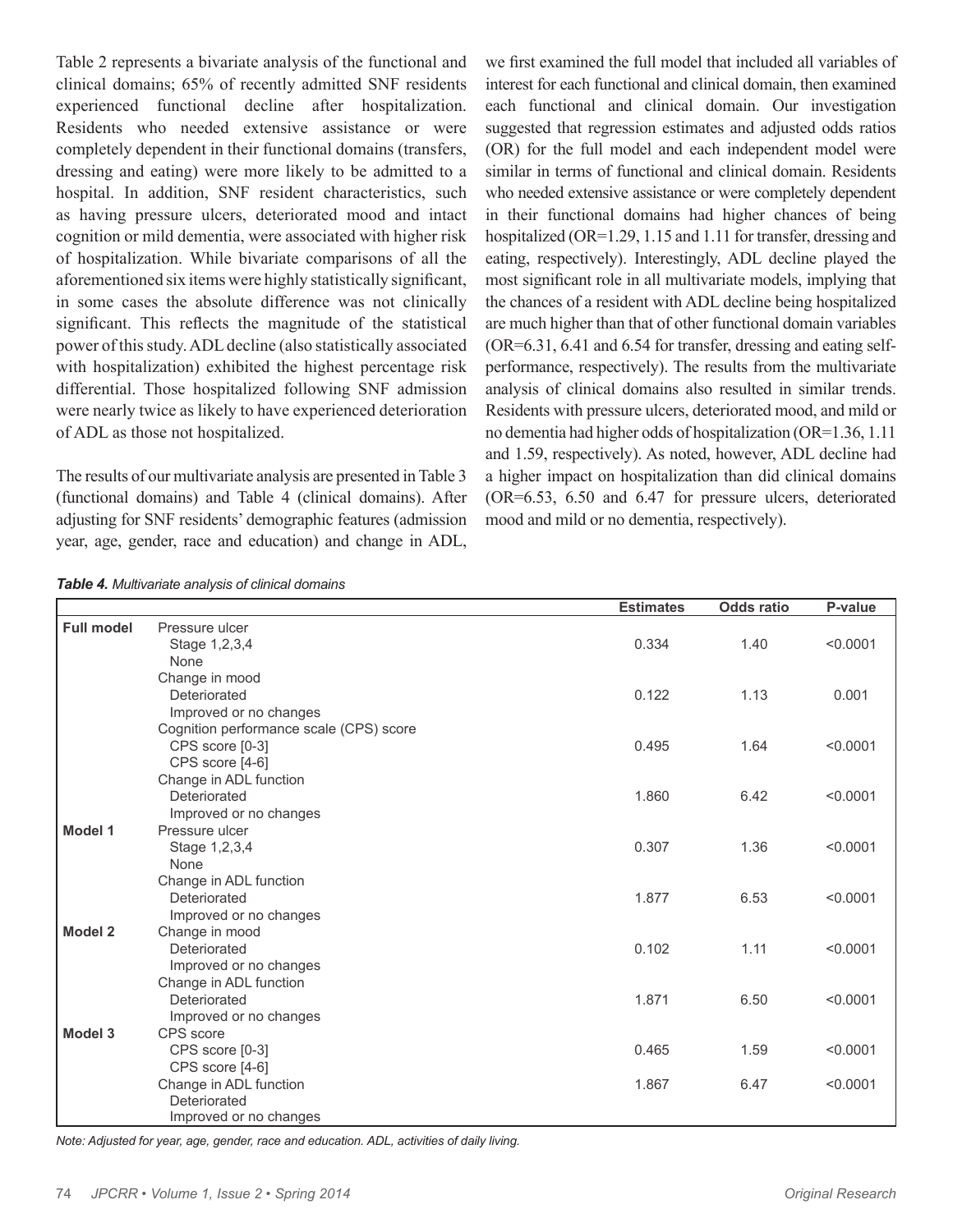## **Discussion**

In this 3-year, exploratory, statewide observation study, we found that 57.6% of recently admitted SNF residents were admitted to a hospital at least once, and 22.5% were admitted two or more times. Approximately two-thirds of SNF residents experienced functional decline. Although all functional impairment and chronic medical illnesses were associated with hospital transfer, ADL decline was the strongest predictor of hospital admission.

The magnitude of association found between ADL decline and hospital admission in this study was higher than in prior research.17,20,22 Compared to other studies in which this relationship was examined in a community-based setting, our study participants were more vulnerable to functional decline in a post-acute care setting.17,20,22 Furthermore, contrary to other studies using more static disability or ADL decline,<sup>17,18,20,22</sup> we chose recent ADL decline as a variable reflecting dynamic change of functional status. Consistent with the findings of previous studies, moderate or severe dementia was negatively associated with hospital admission.12,23 This may be because residents with moderate or severe dementia may have a less aggressive advance-care plan than those with mild or no dementia.

It has been suggested that reduced functional reserve can explain the occurrence of new or additional disability after hospitalization. $14,24,25$  The interactions between hospitalization and aging lead to additional tiers in the cascade toward dysfunction and disability.14,24,25 The results of our study indicated that reduced functional reserve would result in functional decline at post-acute care, which would result in higher vulnerability to acute illness and subsequent hospital admissions. On the basis of our findings, this explanation could be extended to health care utilization between hospitals and the post-acute care setting. However, the process of functional decline leading to vulnerability and acute illness still requires more explanation. Dysregulation of multiple physiological systems and their interrelations in the frailty model may reduce this gap.<sup>14,24,25</sup> By viewing functional decline as a multiphysiological systems dysregulation instead of a single system failure, the "traction effect" crosses functional domains and leads to greater vulnerability to acute illness and hospital admission.

This viewpoint is consistent with the findings of a recent longitudinal study that indicated functional impairment induced by acute illness and hospitalization persists and muscle strength does not change during or after hospitalization, regardless of the kind of functional

impairment and despite recovery from the acute illness.<sup>26</sup>

Given these results, functional decline at SNFs has several practical implications. Functional decline may be used as a sensitive indicator of increased vulnerability to acute illness and concomitant hospital transfer. Functional decline, considered as geriatric syndrome, should be a particular focus for SNF clinicians to reduce the "revolving door" effect (transfers to and from the hospital).4 These efforts could help to reduce Medicare-related financial burdens. Two studies about reducing the "revolving door" effect suggest the promising role of applying intensive rehabilitation therapy in functionally declining seniors in both acute hospital and post-acute care settings.<sup>27,28</sup> Rehabilitation therapy in these settings can reduce both transitions from hospital to post-acute care settings and hospital admissions from post-acute care settings.<sup>27,28</sup> These studies identified magnified effects of rehabilitation therapy in subsets of more physically impaired groups.<sup>27,28</sup>

Medicare payments to SNF were recently reformed to reduce incentives for unnecessary care and high costs.<sup>29,30</sup> One potential funding option is to bundle a range of postacute care services together (SNF, home health, inpatient rehabilitation, and long-term care hospitals) into one payment that would cover all services within 90 days after a hospital discharge.<sup>29,30</sup> Our findings could inform large-scale policy changes that consider the dynamics of hospitalization for vulnerable older persons.

The main strength of the present study is the use of a large (>1 million observations), statewide, multiyear database with a low missing data rate  $(5.3\%)$ . In addition, to the best of our knowledge, this is the first study presenting dynamic functional decline as a stronger predictor of hospital admissions from SNFs than clinical predictors or individual functional impairment. Our study may have limited interpretations, as we did not validate the reproducibility of our findings across diverse acute illnesses (i.e. urinary tract infection and congestive heart failure). Another limitation is due to the nature of MDS Version 2.0; the data collected relied entirely on SNF resident statements, which may have contributed to a potential recall bias. Also, information was not available on the severity or type of hospital transfers from SNFs, and our analysis did not include time since last hospitalization or use time-dependent modeling. It is likely that certain hospital admissions would be nonemergent (e.g. restorative joint replacement for severe degenerative joint diseases), and therefore may have biased the data. Inclusion of repeated admissions of the same patient may have exaggerated or mitigated the apparent effects of certain variables.